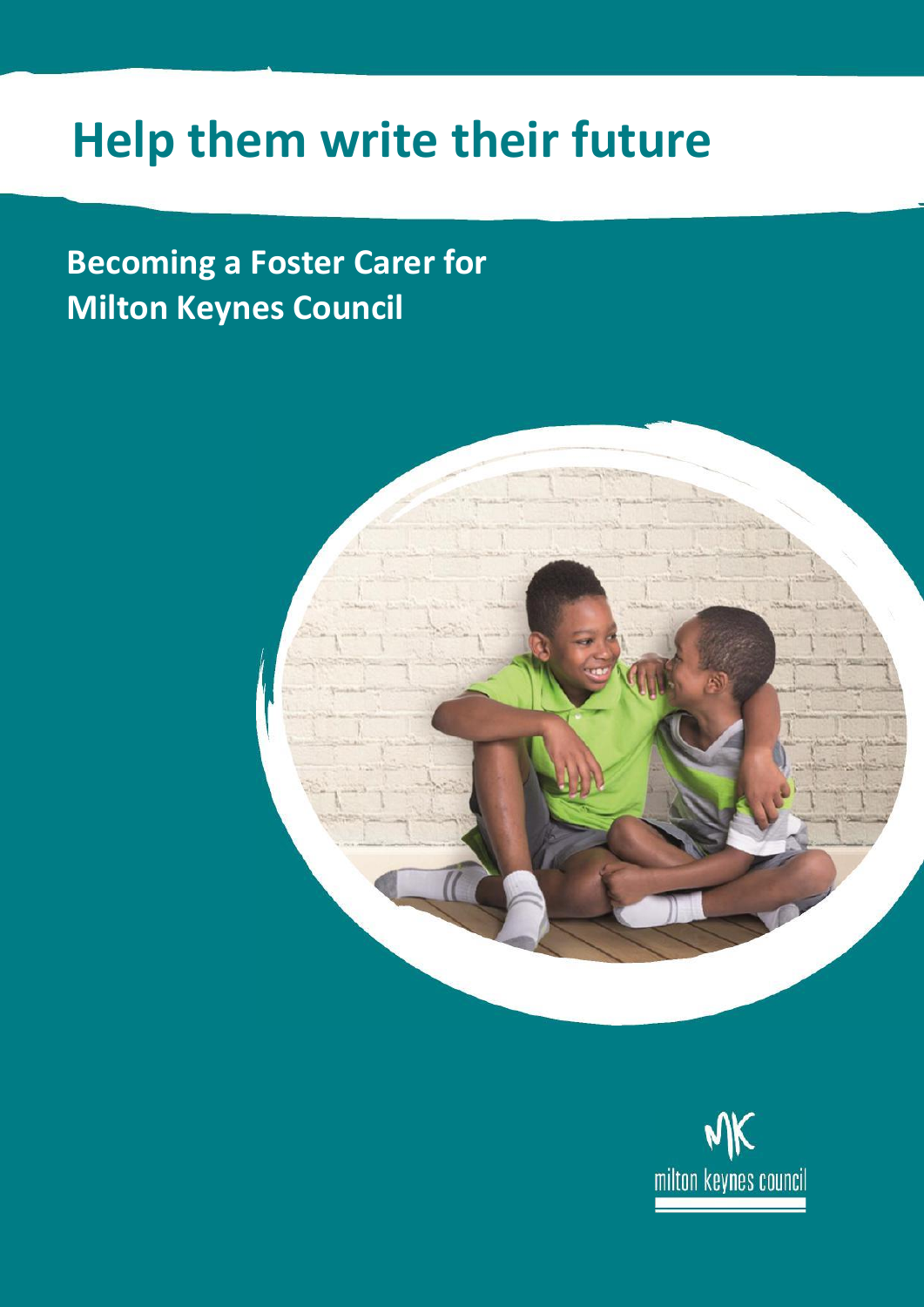

Thank you for making an enquiry to the fostering service in Milton Keynes. Becoming a Foster Carer is a huge decision, and one that you have probably been thinking about for a long time. We want to make sure that you have as much information as possible at this early stage so that you can make the decisions that are right for you. We are here to answer all of your questions.

This is the first step in a hugely rewarding career as a Foster Carer, where you will make a difference to children and young people's lives. Our Foster Carers ensure that children are supported and kept safe through what is often an extremely difficult time. There are few greater rewards than being able to provide those children who have often missed out on the things that most of us experience with a positive and secure childhood.

If you proceed with a fostering application you will go through an extensive assessment process over the next six months. This process is challenging and will look into your suitability to be a Foster Carer. We need to learn a lot about you to make sure you are a great match for the children we have in our care in Milton Keynes. It also helps us to understand what support you may need once approved as a Foster Carer.

As a Foster Carer you will encounter new situations every day. We are proud of the innovative support and training we offer to our Foster Carers so that they can provide the best possible care for foster children.

We hope that this pack provides you with information that will help you on your journey to becoming a Foster Carer. Please do not hesitate to contact us if you want to discuss anything further.

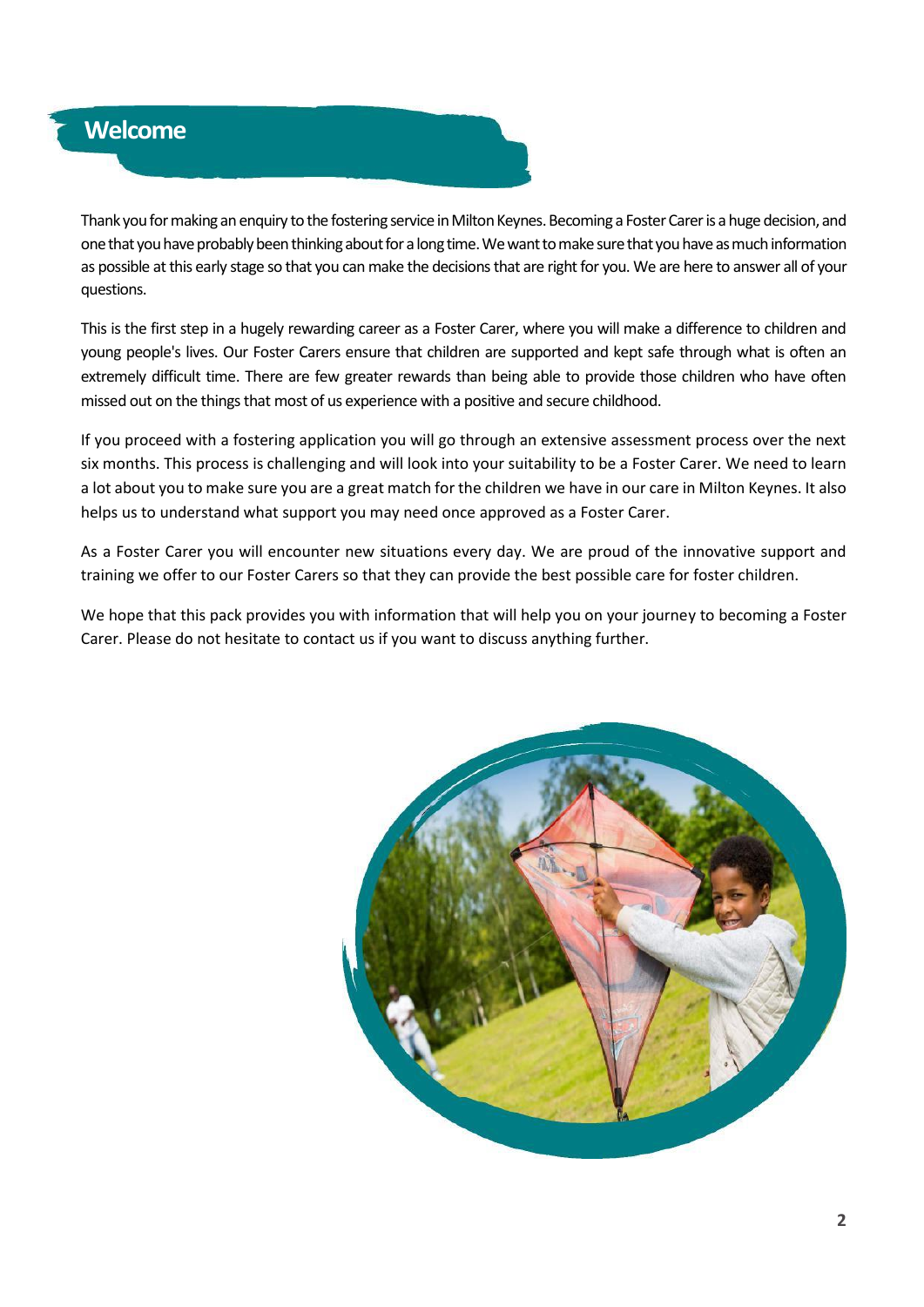## **Why do children come into care?**

Children come into foster care because they are unable to remain with their birth parents. This can be for a variety of reasons, including:

- Parental illness or mental health issues
- Parental drug or alcohol misuse
- Neglect or abuse
- Extreme family conflict
- Parents without support from family or friends who need help in an emergency

## **Why are Foster Carers needed?**

Wherever we can, we try to keep families together. Where this is not possible we rely on Foster Carers to provide children with a safe, happy and supportive home so that they can enjoy a stable and secure life.

Living in a stable, loving family environment with Foster Carers is usually the best option for most looked after children. In the meantime, we work with their parents to address their issues. Most children will return home once the family's problems have been resolved, however, for some permanent alternative care must be found. So, as well as people who can help with short-term placements, we also need families who can offer long-term foster care.

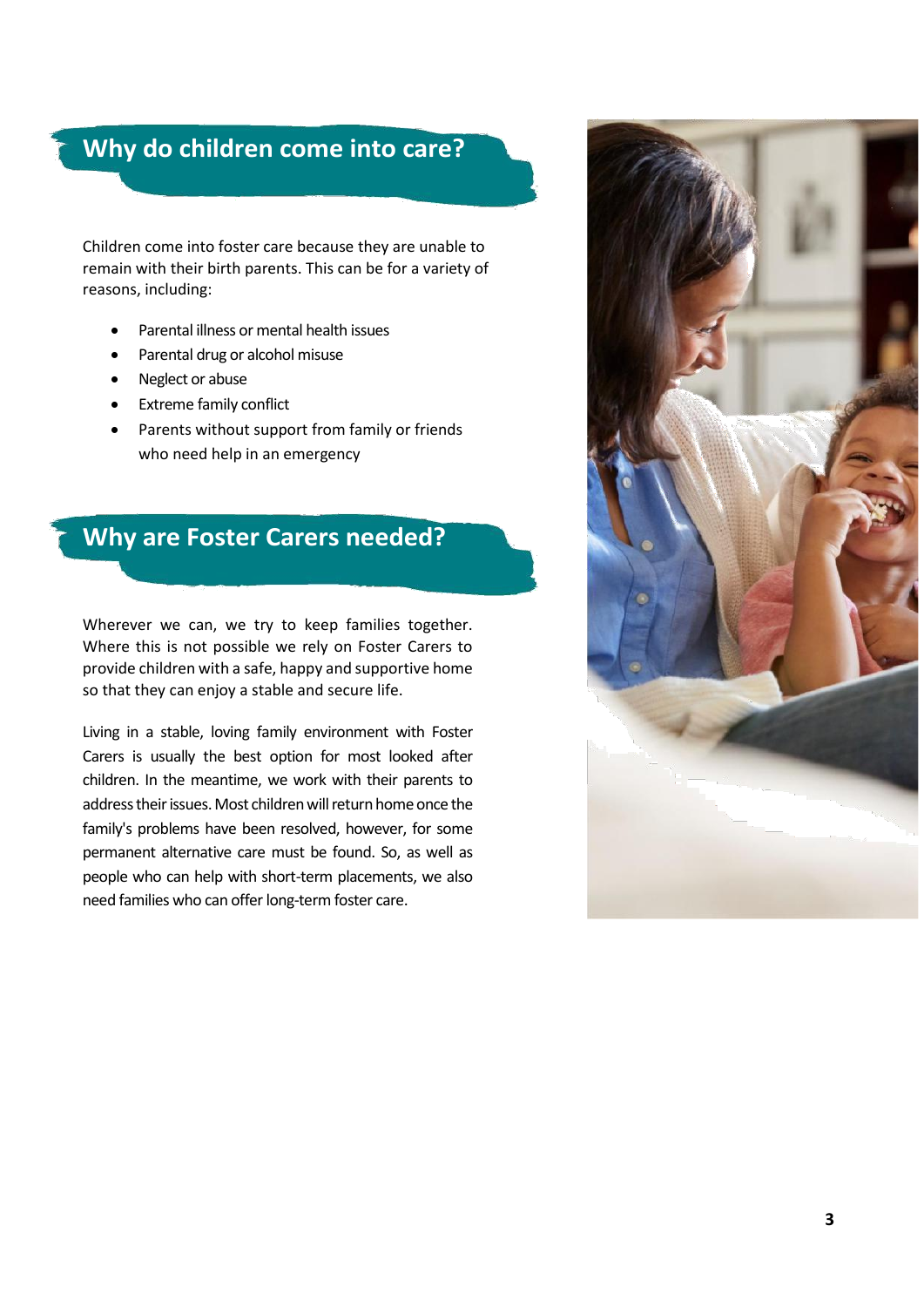## **What do Foster Carers do?**

As a Foster Carer, you will provide a loving and caring home for local children who cannot remain with their family. This means that you will look after a child in your own home but that child will usually remain the legal responsibility of either their birth parents or the local authority.

Leaving their family can be a traumatic experience for children, which means your support will be pivotal in helping them maintain a healthy and vibrant childhood. Children need stimulation, support and a secure environment to help them understand why they are living away from home. As a Milton Keynes Foster Carer, you'll have patience, resilience, compassion, empathy and an ability to communicate effectively with children and the professionals supporting you in being a Foster Carer. You will support foster children with their education, health and leisure needs and be given support from our Virtual School and Looked After Children's Health Team to do this.

Children living in Milton Keynes come from a wide range of backgrounds and Foster Carers should be prepared to support foster children in their cultural and religious beliefs. As part of your assessment we'll discuss both this and the age range of children that you feel would best fit into your family.

As a Foster Carer you will form professional relationships with social workers, teachers, health professionals, therapeutic services and parents and family members of the child in your care. We work together to ensure that information about our looked after children is shared, allowing their needs to be met as effectively as possible.

As part of your role as a Foster Carer you will keep written records of your foster placements, allowing us to monitor the kind of support needed by you and the children in your care.

#### **Here are just some of the things you will be expected to do:**

- Make decisions about the child's routine care and provide support and guidance regarding their education, health and social well being
- Attend some meetings, keep written records, manage information that is confidential and sensitive and help make plans for a child's future
- Some children can display difficult and challenging behaviour. You need to be able to recognise the possible causes of this (and with our support) develop strategies to help the child manage their feelings and actions
- Contact with their own families is very important to children in foster care. You will need to help promote this contact wherever possible
- Undertake learning and development activities to enhance your skills as you develop your career in fostering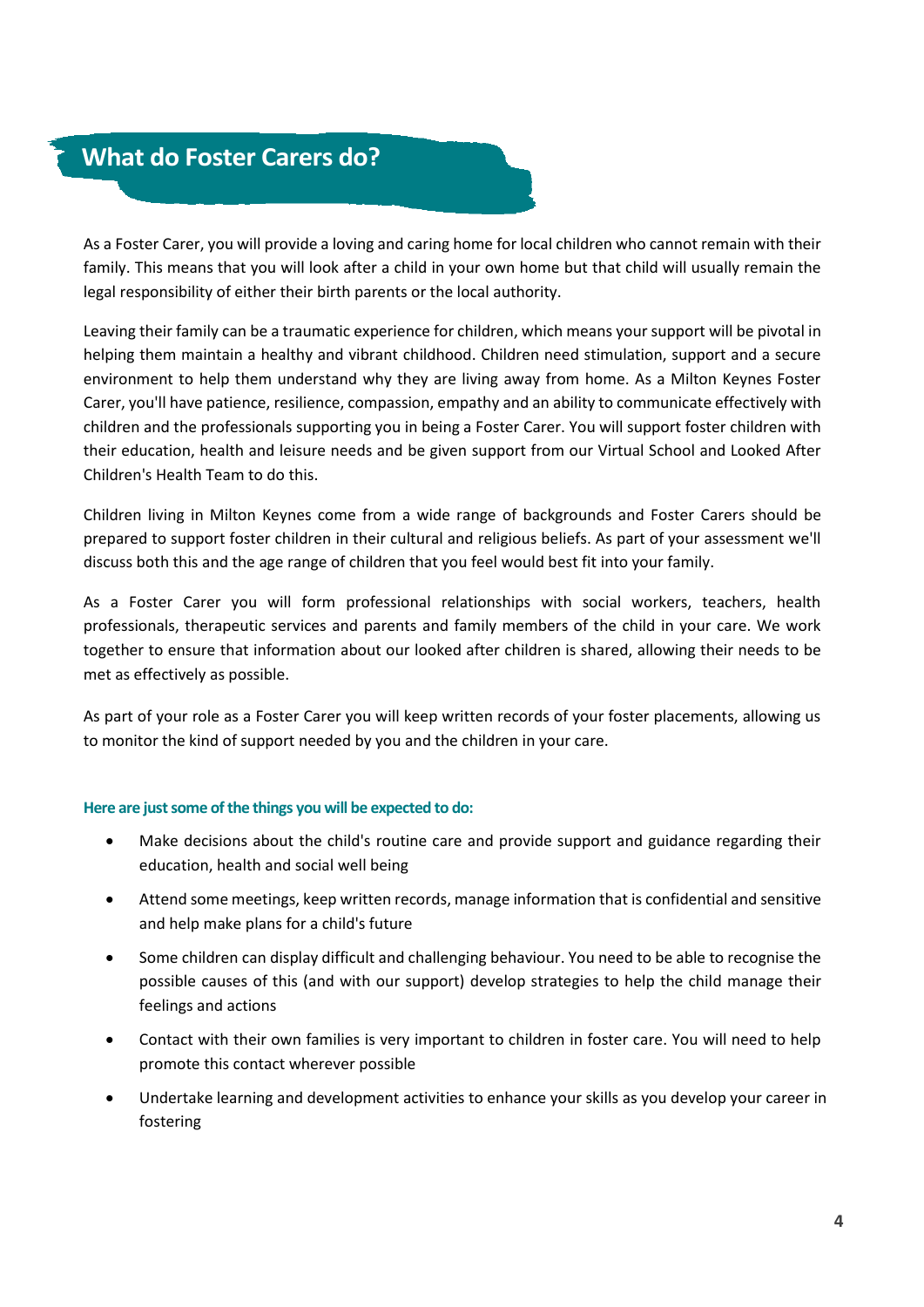## **Who can become a Foster Carer?**

Fostering could be for you whatever your age (minimum age 21, no upper age limit), ethnicity or personal circumstances. If we can be confident that children placed in your care will be safe and well looked after, we will welcome your application. Foster Carers should be physically able to look after the children in their care.

You need time, patience, tolerance and energy. You must be able to share your home and life with others and there's no doubt that a sense of humour goes a long way!

As it is such a big commitment, we have found it best if other life changing events have settled down before you apply to foster. For instance, we would prefer it if you would wait for three to six months after fertility treatment before applying, or two years after the birth of a baby, or a suitable length of time following a family bereavement.

If you are working we will need to make sure you have sufficient flexibility with your time to meet the demands of fostering. By itself, working is not a reason for us to turn you away.



#### **As a Foster Carer, you should:**

- Enjoy spending time with children
- Be caring and considerate
- Respond to difficult situations calmly and thoughtfully
- Be able to talk openly and honestly
- Have a spare room
- Be able to drive or have easy access to daily transport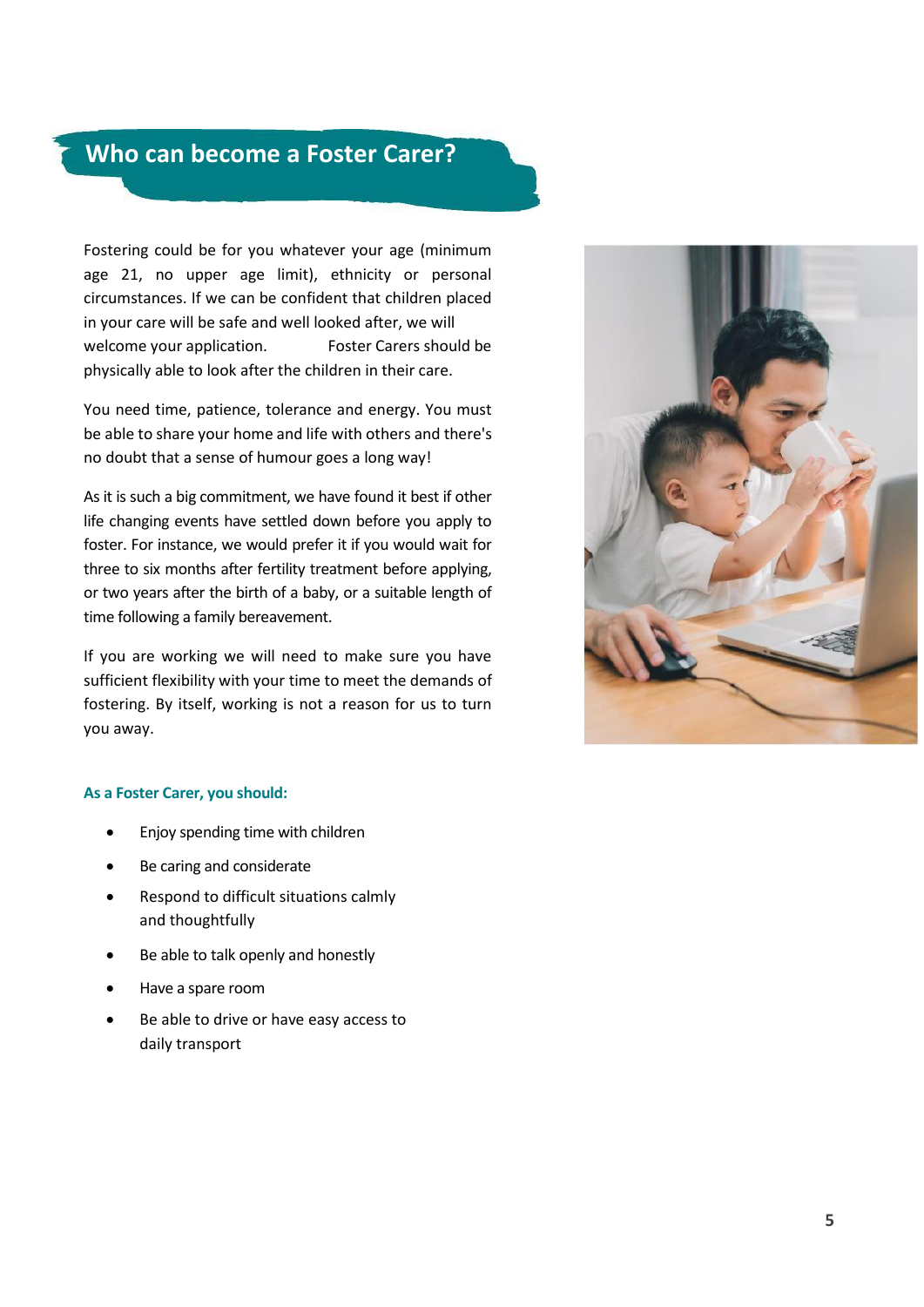### **Types of Fostering**

#### **Short-Term Foster Care**

Short-term Foster Carers look after children who have been taken into care at short notice. They stay until their family situation has been resolved, or until more suitable permanent care can be arranged for them. This period can range from a few days to a year or more.

#### **Long-Term Foster Care**

Long-term foster care means committing to look after a child for an extended period of time, usually up until they are 18 (or 21 under a Staying Put arrangement). Children in long-term foster care are carefully matched to prospective Foster Carers to ensure that their transition to foster care is as smooth as possible. Foster Carers should be willing to provide the commitment and support to this child until they reach adulthood.

#### **Parent and Child Foster Care**

Parent and Child fostering is when a Foster Carer welcomes a parent and child into their home and you would also support the parent with the practical and emotional care of their child, in most cases the child is under the age of one year old. The parent is supported by the Foster Carer to develop their parenting skills and ensure that the child is safely cared for. Foster Carers will need understanding, knowledge of child development, as well as the ability to create a positive and secure relationship between the parent and child.

#### **Specialist Fostering (Potential Tier 3)**

Specialist fostering has been introduced to support children and young people with challenging behaviours and complex needs. They may be out of school, have little routine in their lives and may feel rejected, unhappy or rebellious. These placements usually last for up to two years, during which time you will have access to training and support from a team of specialised professionals. Foster Carers will work to achieve positive change that enables the young person to move on to a long term foster placement, return home or live independently.

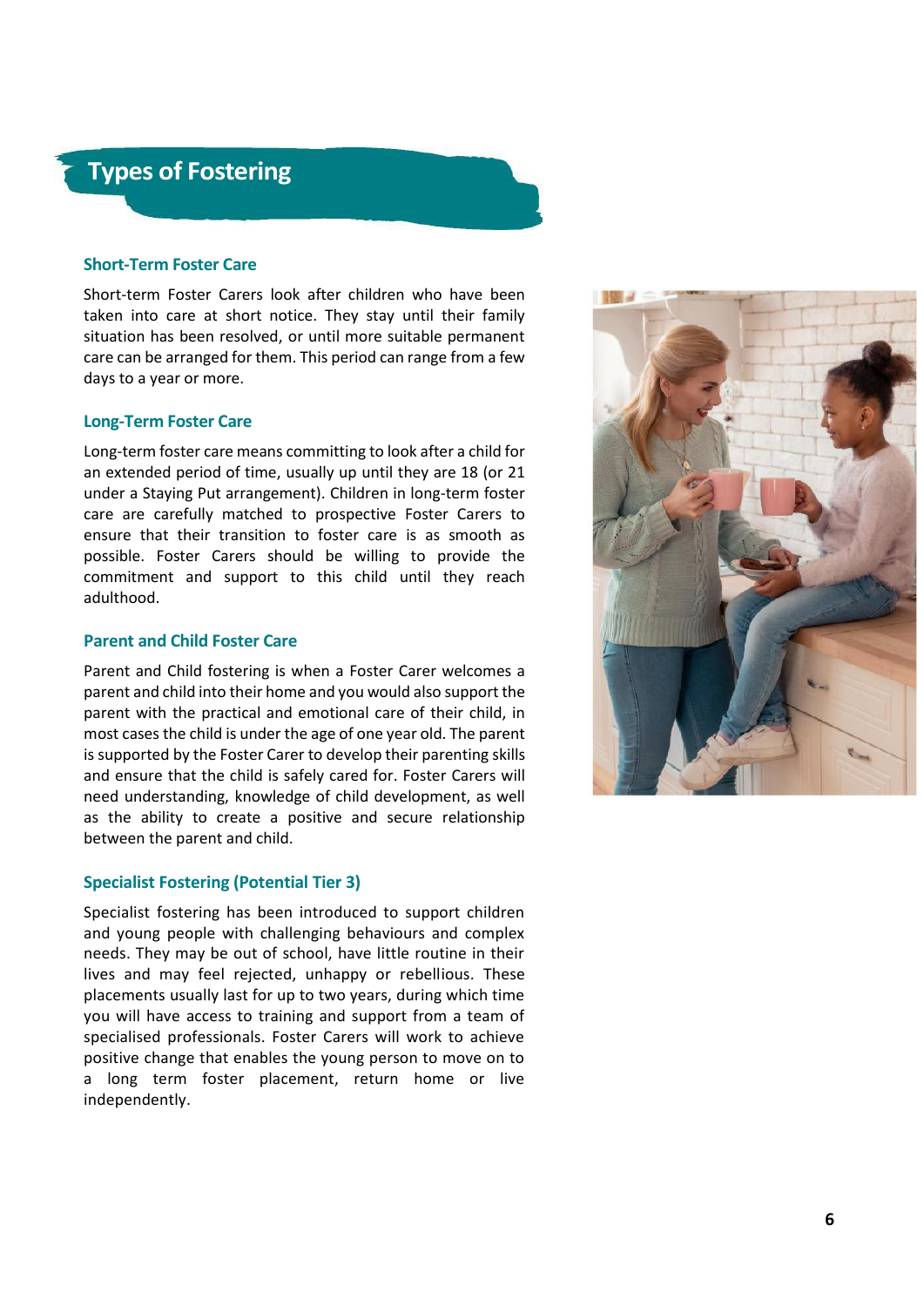#### **Supported Lodgings**

Supported Lodgings is shared accommodation where you will provide a young person aged 16+ years with practical and emotional support with a view to increasing their confidence and readiness to move onto their own home. From the age of 16 some young people decide that they want to be more independent than within a foster home, but they either lack confidence or the skills required for them to move into their own bedsit/hostel accommodation. Supported Lodgings offers them the opportunity to experience elements of independence within a supportive and encouraging environment.

#### **Emergency Foster Care**

Children can be removed from their family in an emergency because of a sudden change in circumstances. Emergency Foster Carers provide emergency care for children for a period of up to 72 hours until a longer term placement can be found.

#### **Respite Foster Care**

Respite foster care is set up to give parents and Foster Carers a break from the caring responsibilities of their child. This can last up to 21 days and will sometimes occur a few times a year. This can be to provide a break to a Foster Carer who is currently caring for a child or it can allow a struggling family some time to be assisted with support services so that children can return to a more supported and stable family environment.

#### **Short Break Family Link**

Short break foster care gives families who have a child with a disability a break from caring for their child. This can be a very positive experience for the child as they are able to form new, ongoing relationships with their short breaks carers who are linked to the family and can be involved in new experiences and activities with their foster family. This care can be varied including day care, overnight and weekend care on an agreed basis.

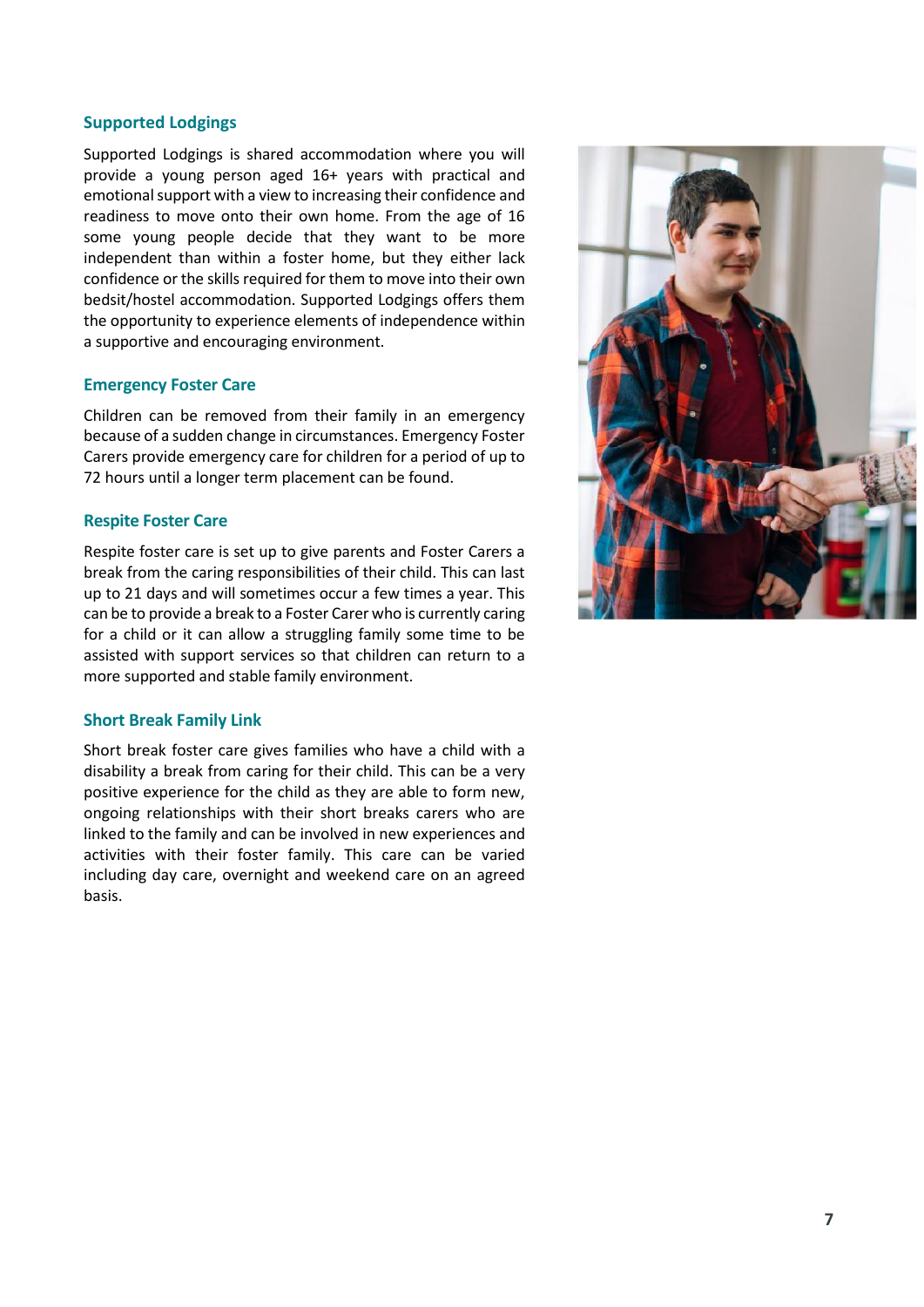# **Who needs Fostering?**

#### **Babies and Toddlers**

Babies and toddlers usually need short-term homes while they are at their most vulnerable. They may return to their birth family or live with you while they are waiting to be adopted.

#### **Young Children aged 4-12**

This is a crucial time in a child's life. They need stability and routine, as well as help settling into school and building friendships.

#### **Teenagers**

Teenagers need stability, as well as clear boundaries and advice. They need the space to learn and make mistakes as they prepare for independent living. You will play a significant part in their educational achievement, sharing in their success. Some teenagers wish for independence when they become 16 years old. This can be provided by Supported Lodgings Carers who are able to offer semi-independence. This type of fostering offers support to young people around life skills such as cooking and budgeting.

#### **Sibling Groups**

Where possible we try to keep brothers and sisters together. We therefore need Foster Carers who are able to look after siblings. We can offer additional support to help you with this.

#### **Children with Disabilities**

Children with disabilities can be harder to place as they often will need specific care and more attention. Carers with a background of looking after children with similar needs is an advantage, but by no means a necessity.

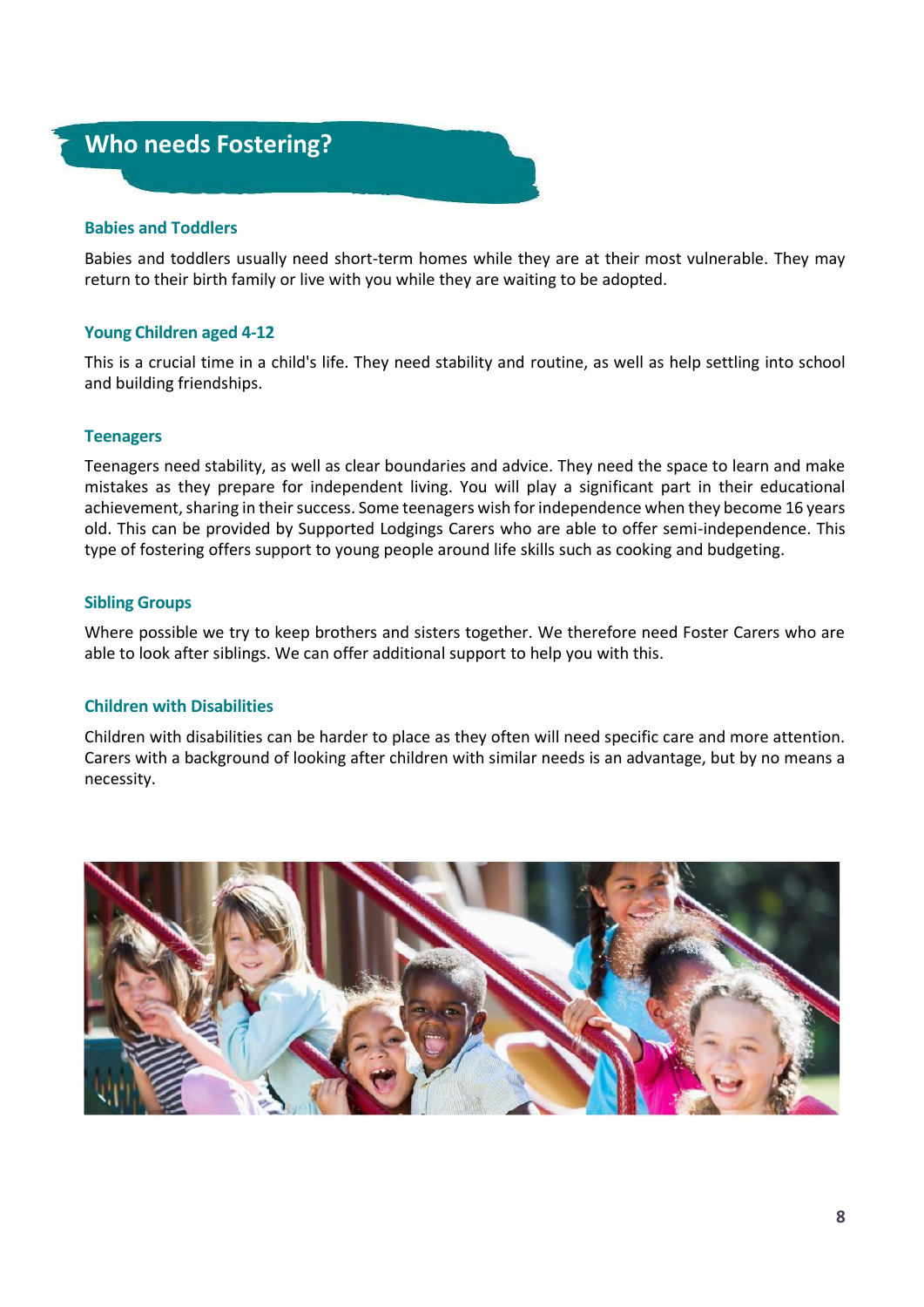### **How we will support you as a Foster Carer**

Our Foster Carers are never expected to 'go it alone'. You will always be fully supported. We know this is vital to ensuring that fostering placements are successful and we offer a comprehensive support package.

#### **Training**

Good quality training is an essential element of our support. We offer a comprehensive package to enhance your knowledge and give you the skills you need to help children through difficult times.

#### **Support from Social Workers**

Once you are approved you will be allocated a dedicated supervising Social Worker. They will offer advice, practical support to help you feel confident about fostering and assist you in building your skills.

#### **Out of Hours Support**

If you need help at any time outside of office hours, our emergency duty team is only a call away. In addition, membership of the Fostering Network, which you are automatically given as a Foster Carer with Milton Keynes Council, entitles you to a quarterlymagazine, free information booklets, legal advice and a 24 hour advice line.

#### **Specialist Support**

We will make sure you always have access to resources that are tailored to meet the specific needs of the child, or children, you care for.

Educational support is provided by a specialist team committed to improving the education of Milton Keynes looked after children. They will work with the child's school and arrange specific support where needed.

Our Children's Participation Officer also supports children in care, helping them take part in making decisions about their lives and ensuring they have their say.

#### **Regular supervision**

Milton Keynes are proud of the support we to offer to our Foster Carers. Each Foster Carer is supported directly by a supervising Social Worker. You will regularly meet with your supervising Social Worker from the team who will also provide you with day-to-day support if you have any queries or issues. There is also a 24 hour support line where you can speak to a Social Worker who can support you with any immediate issues or concerns about the young person in your care.

#### **Support Groups**

There are a number of support groups where approved Foster Carers meet on a regular basis. These include a newly approved Foster Carer support group, coffee mornings, supported lodgings carers group and also children who foster.

#### **Mentor**

We will give you access to a fostering mentor. Mentors are experiences foster carers themselves and they will understand exactly the challenges you face because they will have experienced them directly themselves. **9**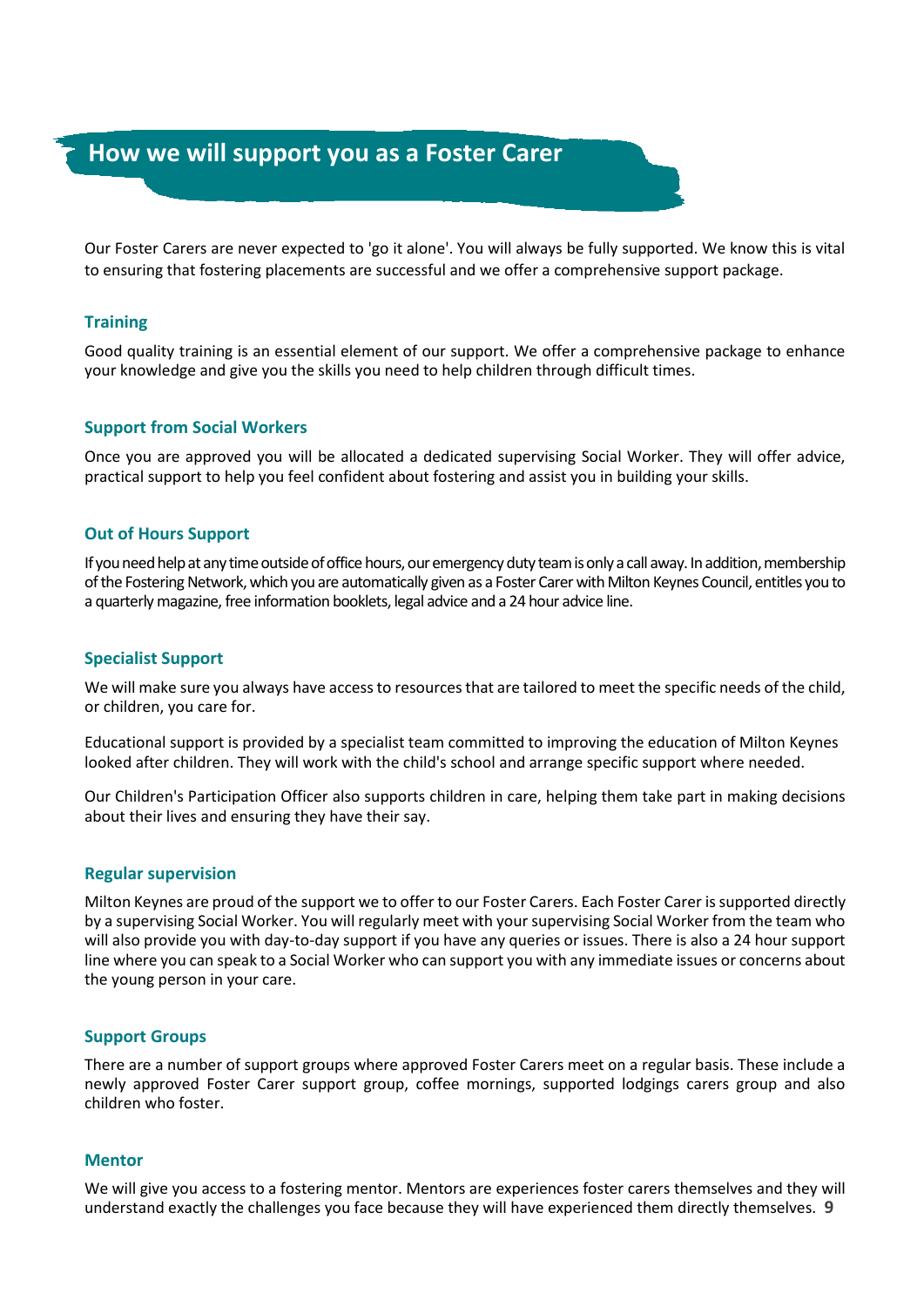#### **Training, Support and Development for Foster Carers**

We provide an extensive array of training for our Foster Carers, ranging from Safeguarding and Understanding Risk, to Understanding Attachment and Preparing Young People for Independence.

When you first start your new role as a Foster Carer you will be given a Training, Support and Development Standards workbook to complete within your first 12 months as a Foster Carer. The guide itself gives an interesting snapshot of what you can expect in your first year.

More information can be found at:

<https://www.gov.uk/government/collections/guidance-for-foster-carers>

#### **Professional Development**

The development of our Foster Carers is extremely important to us. This is why we have introduced allowance levels that reflect the experience and training our Foster Carers have. Each Foster Carer has a Personal Development Plan, agreed with their supervising Social Worker, which allows you to access the variety of training that we offer. As a newly approved Foster Carer, you will usually begin on allowance Tier One, progressing to Tier Two once you have the requisite experience and have completed the necessary training. The allowances we pay comprise of a payment that covers the costs of having a child in your care and a professional fee that increases as you gain more experience and complete more training. We also provide allowances for a contribution towards the cost of taking looked after children away on holiday, birthdays and festive holidays.

#### **National Minimum Standards**

The National Minimum Standards for fostering services are designed to provide a basis for the minimum level of care Local Authorities and Foster Carers are obliged to provide for children in care.

More information can be found at: [www.minimumstandards.org](http://www.minimumstandards.org/)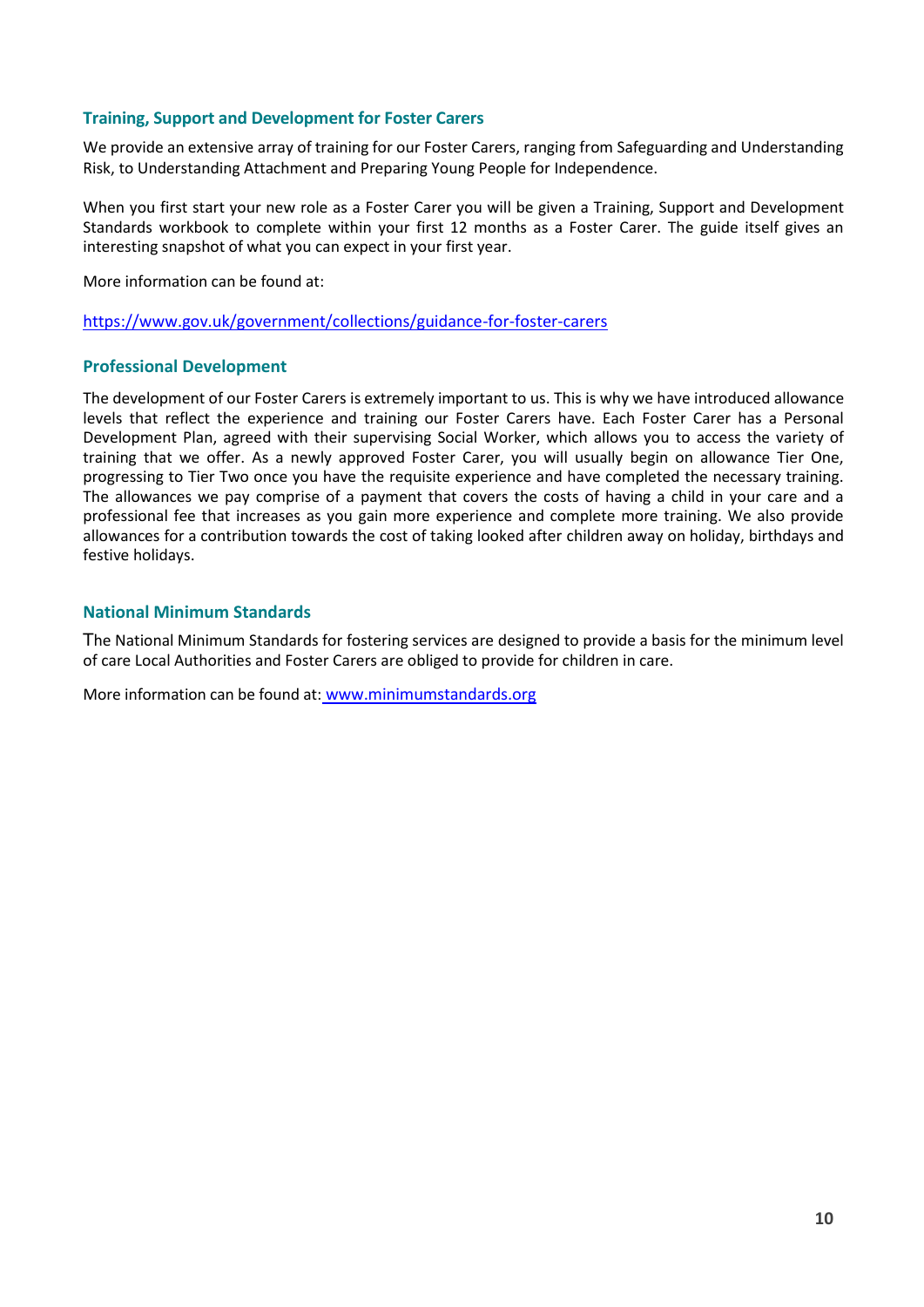## **The Fostering Journey Application Process**



#### **Enquiry**

The first stage is to complete our online enquiry form. A member of the team will contact you to complete the initial enquiry to commence the fostering assessment process.

If we both agree to progress to the initial home visit, a visit will be arranged to your home to discuss fostering further.

#### **Initial Home Visit**

Our Fostering Recruitment Officer will meet you at home to discuss your ability to provide a nurturing environment for foster children. It is an excellent opportunity for you to ask any questions you have about fostering.

If you have a partner then it is essential you are both present at the meeting, even if you are going to be the main carer. It gives us the opportunity to learn more about you and your family. We do have a look around your home to confirm you have sufficient space for a child and it meets the needs of children in foster care. We do not expect a luxury home, but a clean, safe and comfortable environment where a child will thrive.

#### **Registration of Interest and Statutory Checks**

Following the initial home visit a decision will be made about whether to progress to the formal Registration of Interest stage. You will then complete an application form.

As part of your fostering assessment, you will complete a police Disclosure Barring Service (DBS) check, a medical check and other statutory checks. You will also be asked to provide personal references.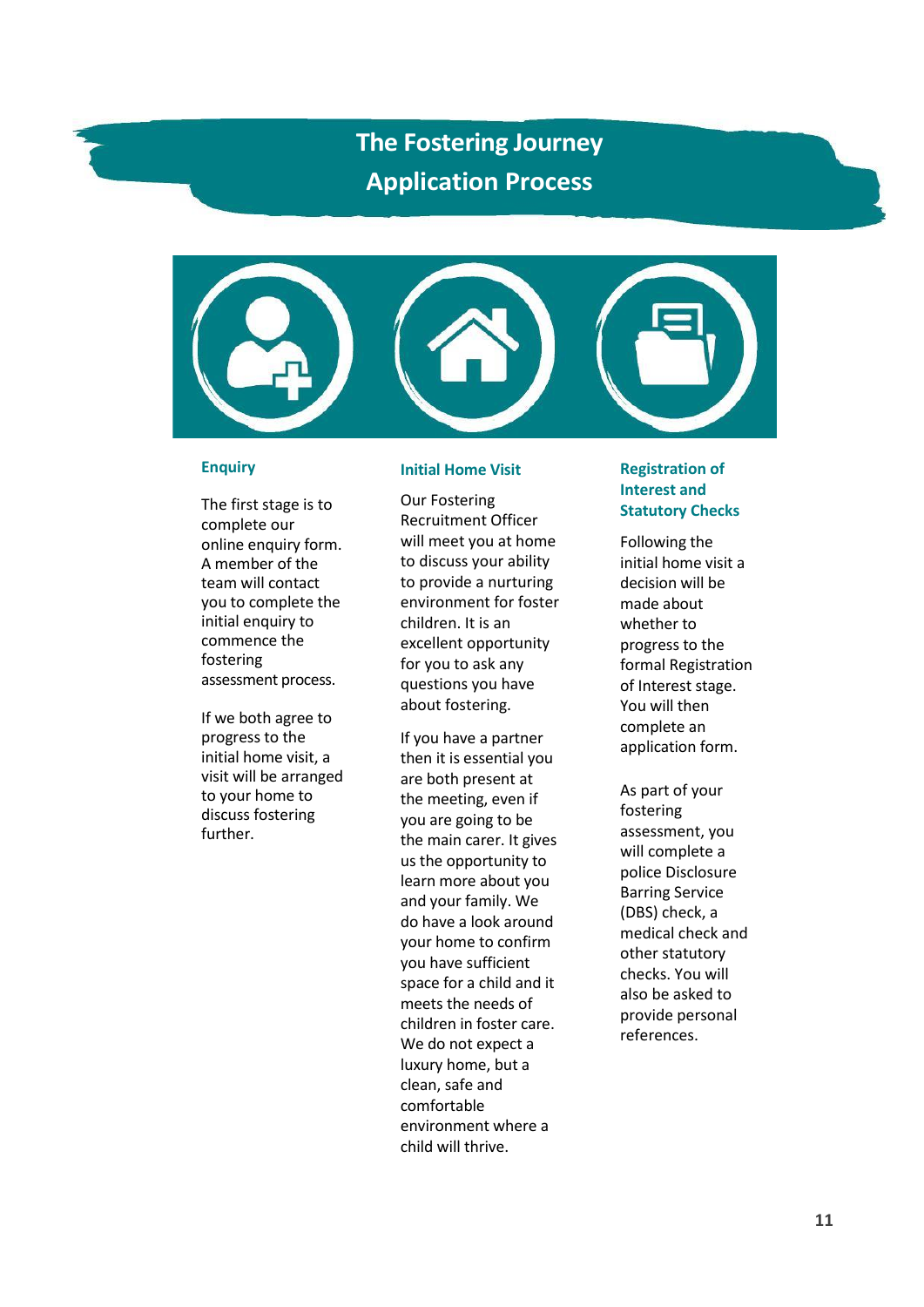



This is the most in-

This is the first training course on your journey to becoming a Foster Carer. It lasts for three days and covers issues and scenarios that you may encounter as a Foster Carer. "Skills to Care" is a great opportunity to meet other people on their foster care journey as well as to think about and develop strategies that you will use when looking after children and young people.

#### depth part of the fostering application process. A Social Worker will visit you at home about six to eight times to discuss all aspects of your family life, including your family history,

education, employment, parenting skills and your motivation to be a Foster Carer. An assessment will be written up with all of this information which will be shared with you for your feedback.

#### **Skills to Care Form F Assessment Fostering & Approval Permanence Panel**

You and your assessing Social Worker will attend a Fostering Panel, made up of independent professionals with experience of foster care, who will have read and discussed your assessment report beforehand.

You and your Social Worker will answer questions that have arisen from the report. The Fostering Panel may seem daunting (your Social Worker will be there to support you). Panel's role is to get a full picture of your potential as a Foster Carer. The Panel will then recommend whether you are approved.

Following approval, you will meet with your new fostering supervising Social Worker who will be your first point of support as a Foster Carer. You will then be approached to identify a suitable match for children awaiting placement.

Your supervising Social Worker will ensure your continued development as a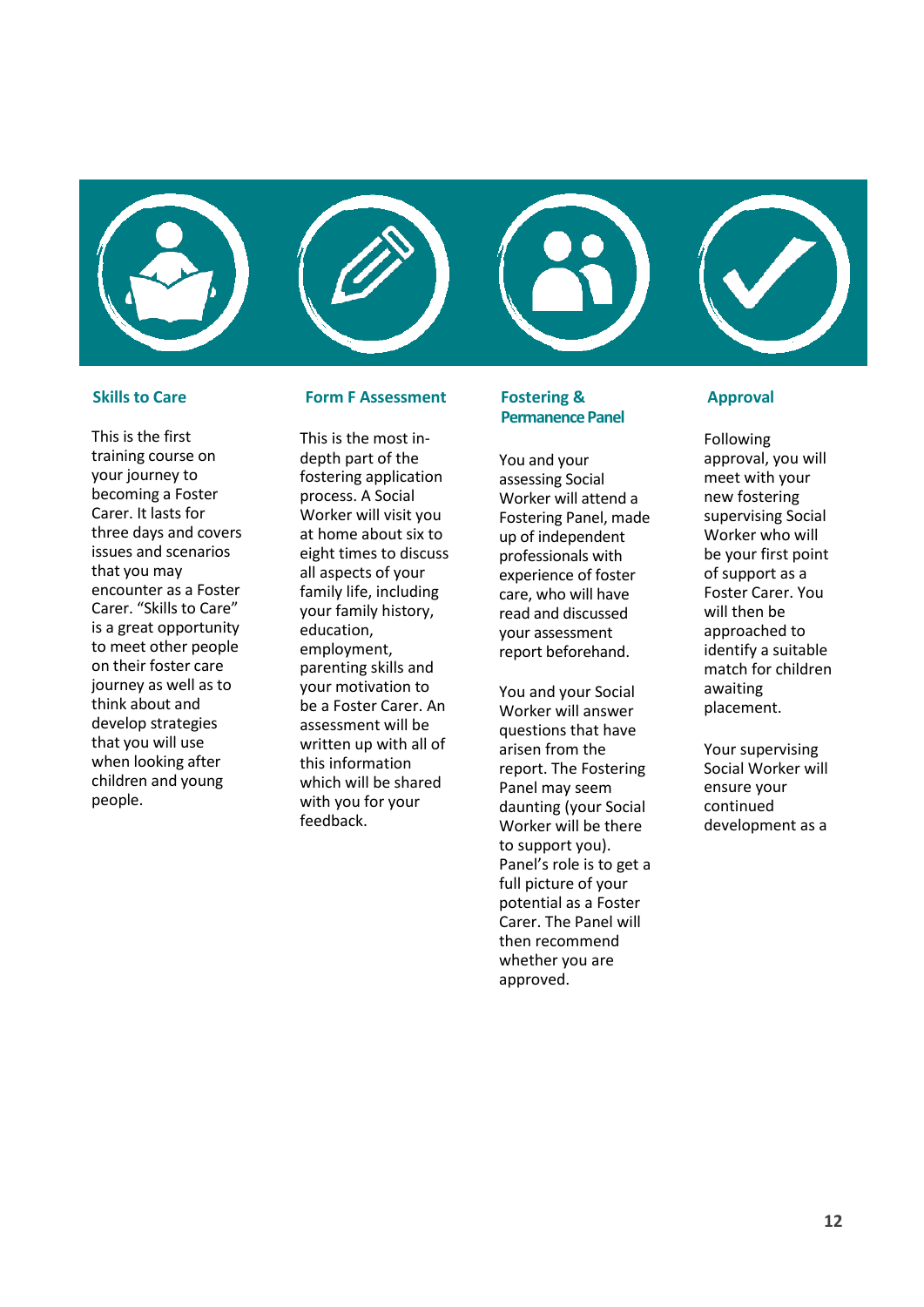## **Eligibility Frequently asked questions**

There is no such thing as a silly question, possibly just one that no one has asked yet! No question is too trivial. If your question is not covered over the next few pages, please contact us and we will do our best to help.

**The application process:**

#### **What kinds of checks are carried out on me and my home?**

We carry out a number of checks as part of the assessment process which includes:

- checks with the Disclosure and Barring Service (previously known as the Criminal Records Bureau), checks with Local Authorities, Health Trusts, and social work services
- checks with the education department
- checks with the register listing those prevented from working with children
- a home safety check is carried out on your home
- a pet assessment (if needed)
- a medical assessment with your GP

We also ask for references from previous employers as well as personal references that cover the last ten years.

#### **Will a police record stop me from fostering?**

Not necessarily. The law states that the only criminal convictions that prevent people from fostering are those that relate to an offence against children or a sexual offence. Minor offences should not count against you in your application to foster; however, we make decisions on a case by case basis. All criminal convictions will need to be disclosed when you first apply as the process includes a detailed check with the Disclosure and Barring Service.

#### **Can single people foster?**

Yes. Anyone can apply to foster regardless of whether they are male or female, single, married or living with a partner. You can also foster regardless of whether you have your own children or not, whether you live in your own home or rent, whatever your race, religion or sexuality.

#### **Is there a maximum or minimum age to start fostering?**

There is a legal minimum age to become a Foster Carer in Milton Keynes, we need you to be over 21. This is so that Foster Carers will have sufficient life experience to enable them to meet the needs of the children placed with them.

There is no upper age limit for Foster Carers. Many older people make excellent carers, providing they are fit enough to look after a child. They bring a wealth of skills and experience to the role.

#### **I'm moving house soon. Can I apply to foster before I move?**

It is unlikely we would begin an assessment if you are planning to move in the next two years as your home is an important part of the assessment.

#### **Can I foster if I have had previous social services involvement?**

It depends on the extent of the involvement. This is something that can be discussed with our Fostering Recruitment Team.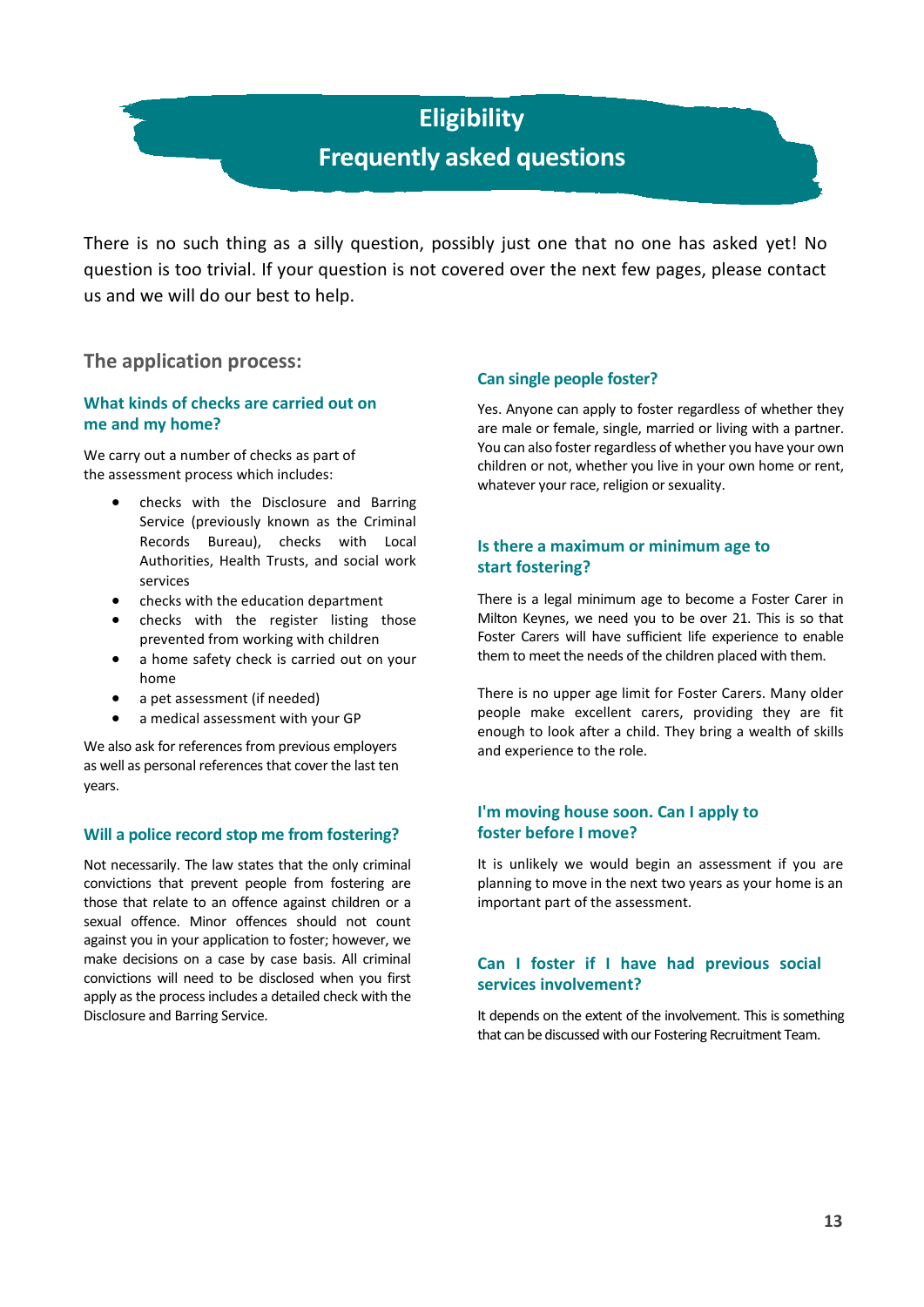#### **Citizenship and community:**

#### **Do I have to be a British citizen in order to become a Foster Carer?**

There is no requirement to be a British citizen in order to be a Foster Carer in Milton Keynes. Children from a wide range of backgrounds need Foster Families, so we need carers from all walks of life. You must be resident in the UK, with indefinite leave to remain.

#### **Can I foster if I have only recently moved to the UK?**

If you have recently moved we will look at your individual circumstances and you must also be able to provide a checkable history for the past ten years. If you are new to the UK, please speak to us about your circumstances before you apply.

#### **Do you have to speak English to a high standard to be a Foster Carer?**

A large number of children in foster care do not have English as a first language and being placed in a home where their first language is spoken can be very beneficial for them. You will need an adequate level of spoken and written English to be able to communicate with professionals, support children's education and to make notes and keep records. If you have any particular communication needs, we are more than willing to discuss this with you.

#### **We are a religious family. Will this affect our application to foster?**

It does not matter what your religion is and this should not affect your application. You might like to think about your approach in the event of looking after a child from a different background. How, for example, would you feel about discussing with them matters such as alternative religious belief? Or supporting them through issues of different sexuality? Would you feel able to abide by the council's policies on such issues?

#### **Health matters:**

#### **I have suffered from depression in the past; will that prevent me from fostering?**

Past mental illness is not a bar to becoming a Foster Carer, in fact there is no diagnosis that can automatically prevent you from fostering. However you would need to discuss this with us. A medical report will be sought as part of the assessment process, and you would also need to consider the impact that the emotional side of fostering could have on your own mental health.

#### **I'm overweight. Can I still foster?**

Yes. But a health check from your doctor may be required.

#### **I have heard that I can't become a Foster Carer because I smoke. Is that true?**

You will not be able to foster children under five years of age, and we ask you not to smoke around any other age group. On its own, smoking does not bar you from fostering over 5 year olds in Milton Keynes. This also applies to vaping.

#### **Money, tax and benefits:**

This is for general guidance only. Depending on your individual circumstances you may need specialist advice. Please ask us for more information.

#### **Do Foster Carers pay tax and national insurance?**

Foster Carers are treated as self-employed for tax purposes. There is a simplified income tax scheme for Foster Carers, called 'qualifying care relief'. For further information please visit **[www.gov.uk](http://www.gov.uk/)** [a](http://www.gov.uk/)nd search 'qualifying care fund.'

#### **I'm not doing it for the money, but will I be out of pocket?**

No. Your fostering allowance covers the cost of food, clothing, personal care, travel etc. There are extra payments too for the child's birthday and festive presents, plus a holiday payment.

#### **Can I foster if I have previously had financial problems?**

Previous financial problems should not prevent you from fostering. You will need to be able to show that you are now financially secure enough to provide a stable home for children that are placed with you, and that you are able to manage the fostering allowances paid to you.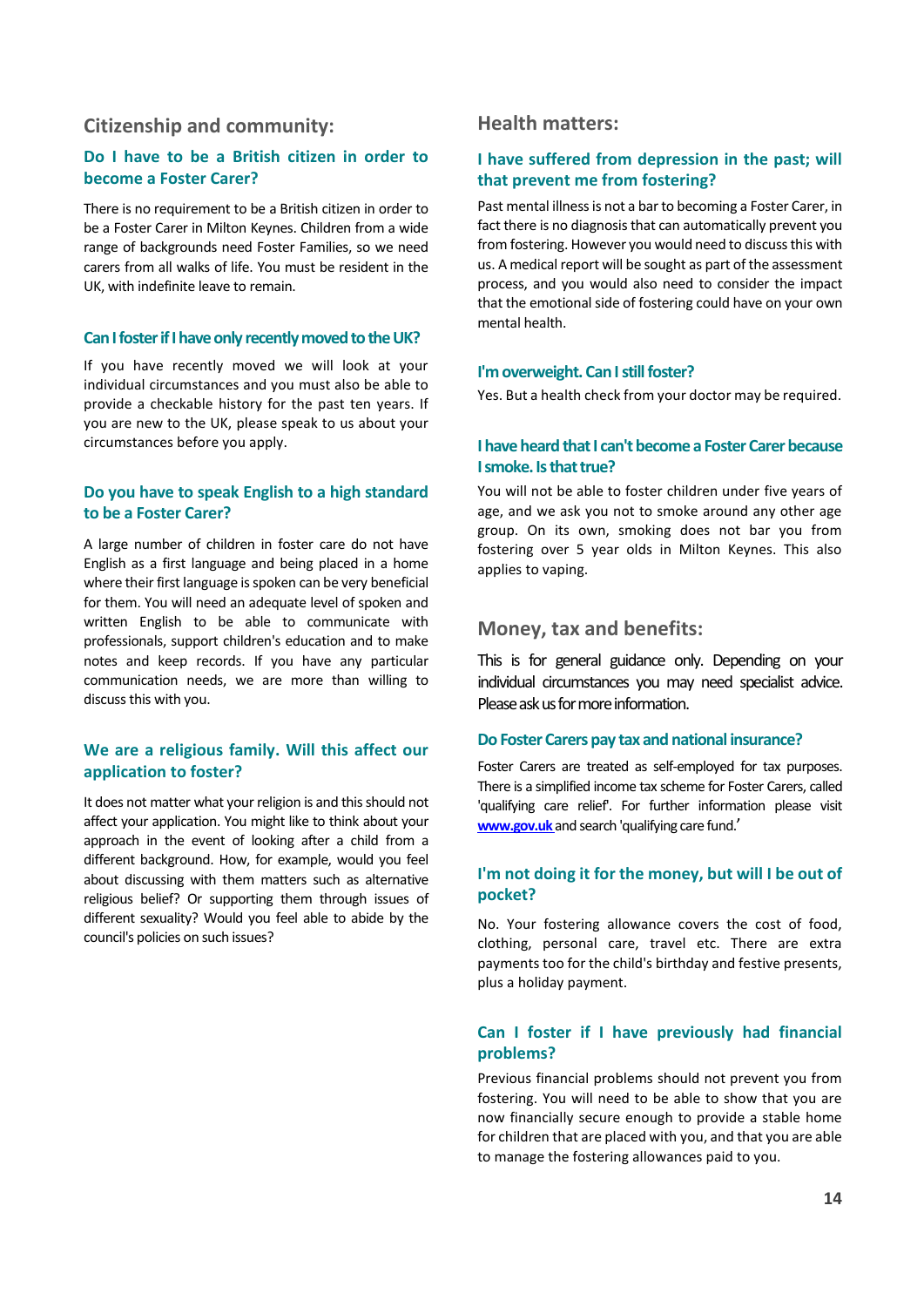#### **Housing:**

#### **I don't have a spare bedroom. Can I foster?**

No. You must have a spare bedroom so the child you foster has the privacy and space they require.

If you are short of space, you may wish to consider 'shared care'. Shared carers provide valuable regular respite to families with a disabled child. You could have a child with a disability to stay for a few hours or a day each week, giving their own family a break.

#### **Can I foster if I don't own my home?**

Yes. So long as you are financially secure it does not matter if you rent privately, through the council or own your home. You will need to obtain consent from your landlord.

#### **Working:**

#### **Can I foster if I work full time?**

The main carer will need to be available to attend a variety of meetings, regular contact sessions with birth family during the day as well as training. You will need to transport children to and from school during the day. We advise that the main carer works a maximum of 20 hours per week. The second carer can work full-time.

Supported lodgings carers for young people aged over 16 years can both work full-time.



#### **Potential placement of a child:**

#### **Will I have a say in who I foster?**

As part of the assessment to become a Foster Carer, we will discuss with you the appropriate age range, the number of children you will be approved to foster and any other considerations. Ideally, all placements of children will be well-matched and planned.

#### **How much will I know about the child before they are placed with me?**

We discuss every potential placement with you as it is your decision whether or not to take that child into your home. We try to provide as much information as possible about a child, giving guidance where needed. Sometimes, we only have limited information to share often when it is an emergency placement.

#### **General:**

#### **Can I foster if I'm a childminder?**

In principle, yes, you can. It does depend on the age of the child you wish to foster and your Ofsted approval. We will also need to make sure that you can cope with the pressures and competing demands of child minding as well as looking after a foster child.

#### **Can the child change schools and go to one closer to where I live?**

Stability for foster children is very important so we try to avoid them having to change schools wherever possible. However, on occasions, it could be in the child's best interests to change school and this would need to be discussed with professionals beforehand.

#### **Can I foster if I can't drive or don't have the use of a car?**

Yes. However, you need to tell us how you propose to get a child to contact, school, medical appointments and fostering meetings by alternative transport. There is a high level of daily transport expected.

#### **Who is responsible for taking the children to school and to the doctor etc?**

We expect Foster Carers to undertake these day-to-day tasks. However, on the odd occasion that you have a problem, your supervising Social Worker will help you make alternative arrangements**.**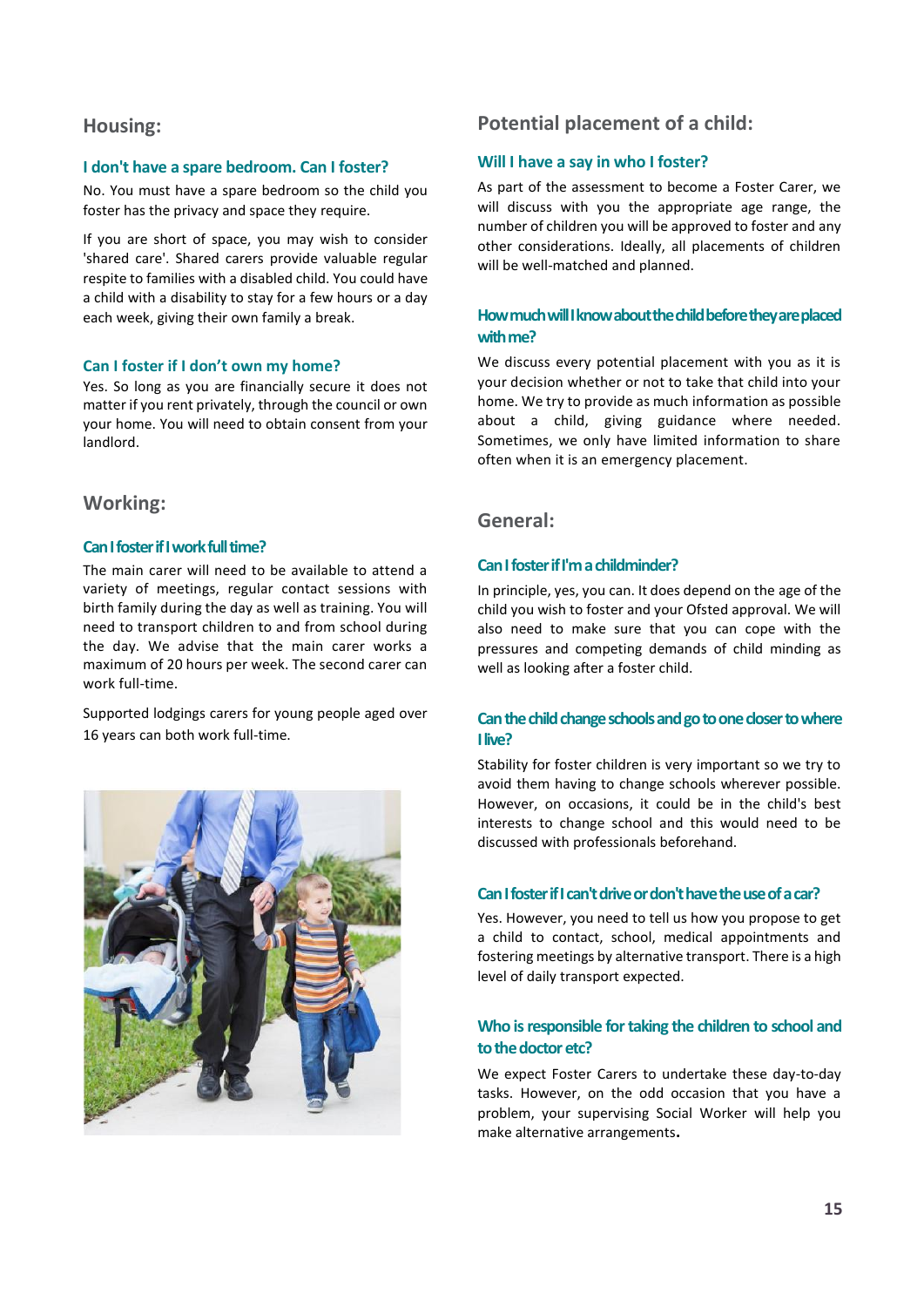#### **Relationships:**

**How will fostering affect my own children?**  Fostering involves the whole family and will undoubtedly affect your children. The children of Foster Carers play a key role in the fostering household and should be included at all stages of the fostering process. It can be tough for children who find themselves sharing their parents with children who have led very different lives. However, many children also say that they have enjoyed their experiences and learnt a lot from them.

Foster Carers say it is important that you continue to make time for your own children and ensure that they still feel they are special to you.

#### **Will children I foster stay in contact with their birth families?**

Most children will stay in contact with their birth families. This could be through regular contact sessions or in writing. Your Social Worker will talk to you about this. We have a legal duty to promote positive contact with birth families.

#### **Will my relationship with my partner be assessed?**

Yes. For prospective Foster Carers, we look to see that your relationship with your partner is stable. Both of you will need to understand the responsibilities of a fostering family even though only one of you may take on the main caring role**.**

#### **What if we don't get on with a particular child?**

It is inevitable that, as Foster Carers, there will be some children who are a better match for your family than others - some children will take longer to adjust to living in your home. If there are real difficulties with a child, then it is important to discuss this with your Social Worker. It may be that with extra support or training, caring for that child becomes easier and more enjoyable.

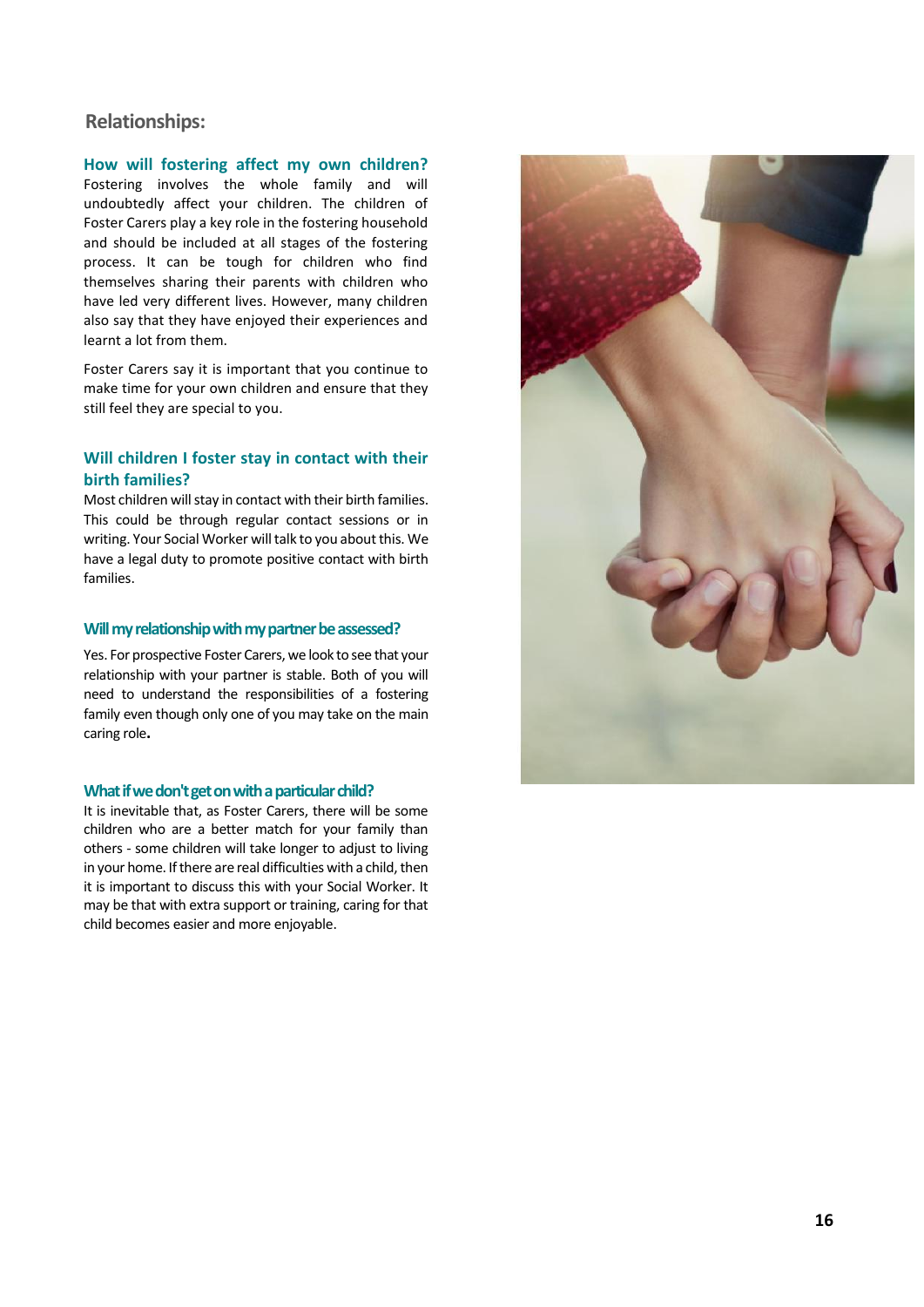## **Fostering Allowances 2021-2022**

Fostering a child is not volunteering – it is a profession and is rightly rewarded as such. We believe our **financial allowances are sufficient for carers and looked after children to prosper. It is only one part of the support we offer. In addition to the weekly allowance, Milton Keynes' carers receive birthday and festive period payments to help cover these annual costs for the child in their care. They also receive an allowance to take the child in their care on an annual family holiday. Our carers are also entitled to two weeks' annual paid holiday too!**

#### **Fees:**

Newly approved Foster Carers will be on Tier 1 fee rate until their first household review. Following the review and where there is evidence that the Foster Carer(s) have demonstrated completion of core training, their fee will be paid at Tier 2 fee and Foster Carers are also entitled to a maximum of two week's holiday allowance (see table below):

| <b>Professional Fee:</b>    | Tier $\boldsymbol{1}$ | Tier 2' |
|-----------------------------|-----------------------|---------|
| Weekly Fee per child:       | £146.00               | £182.00 |
| Two week holiday allowance: | £292.00               | £364.00 |

#### **Allowances:**

The weekly allowance paid to Foster Carers is designed to cover the practical needs of the child in their care; from clothes and food to outings and all treats a looked after child needs. Milton Keynes Fostering Allowances from 1 April 2019 are linked to Department of Education National Minimum Fostering Allowance, South East Rate: <https://www.gov.uk/foster-carers/help-with-the-cost-of-fostering>

All Foster Carers, irrespective of their tier, will receive an allowance. Foster Carers are paid an allowance to meet the needs of the children/young people they are looking after.

| <b>Age Range:</b>                                    | $0 - 4$ age range | $5 - 10$ age range | $11 - 15$ age range | $16 - 17$ age range |
|------------------------------------------------------|-------------------|--------------------|---------------------|---------------------|
| <b>Weekly Allowance</b><br>per child:                | £153.00           | £169.00            | £193.00             | £226.00             |
| <b>Birthday Allowance</b><br>per child:              | £78.00            | £96.00             | £119.00             | £153.00             |
| <b>Festival Allowance</b><br>per chil <u>d:</u> ˈ    | £78.00            | £96.00             | £119.00             | £153.00             |
| <b>Annual Holiday</b><br><b>Allowance per child:</b> | £300.00           | £300.00            | £300.00             | £300.00             |
| <b>Mileage rate</b><br>(per mile)                    | 0.45p per mile    | 0.45p per mile     | 0.45p per mile      | 0.45p per mile      |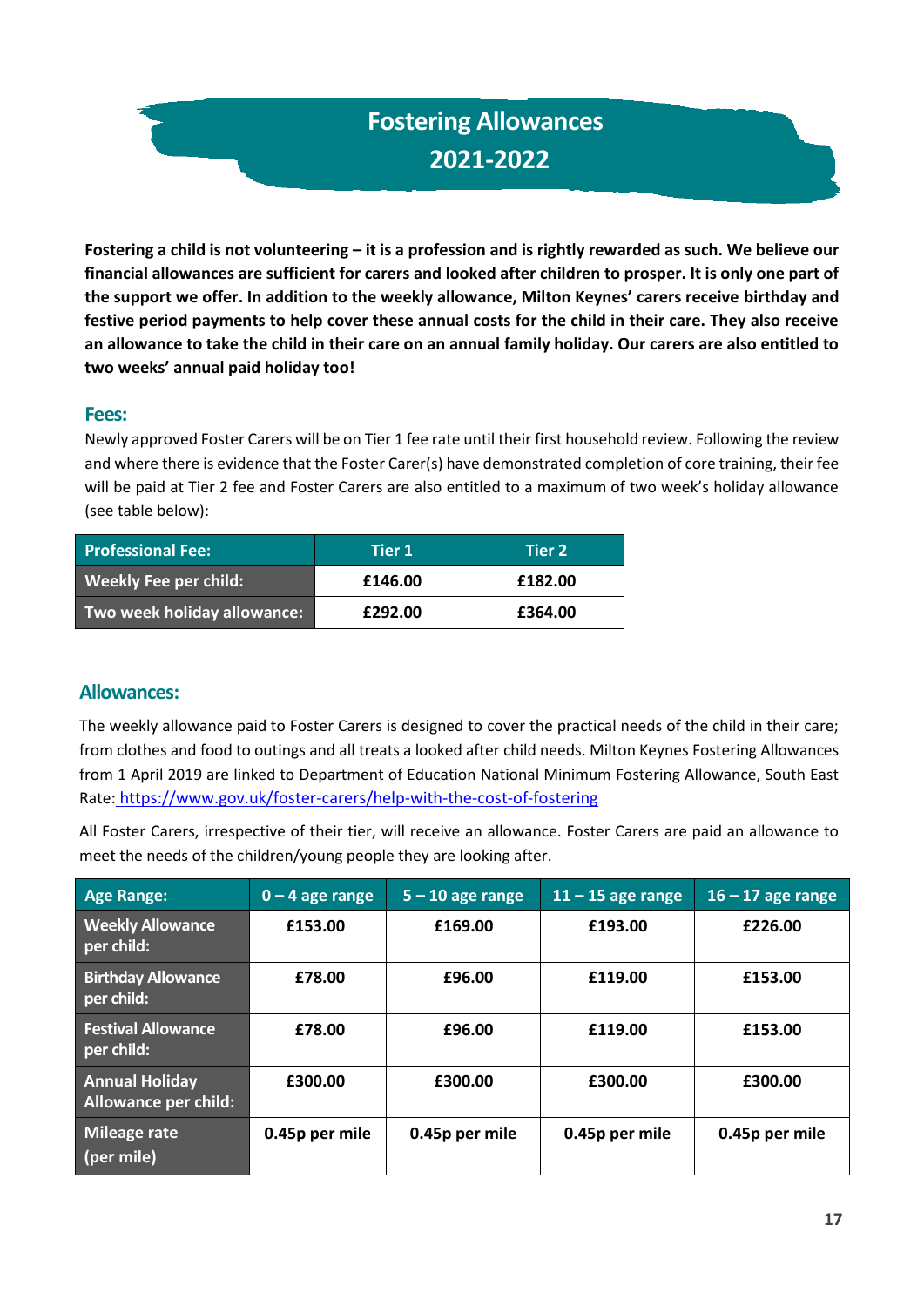#### **Staying Put and Supported Lodgings:**

From the young person's 18th birthday they are no longer looked after and in care; therefore Foster Carer allowances and children looked after allowances no longer apply. In order to assist with preparing for independence, young people are expected to take responsibility for some parts of the allowances Foster Carers previously provided.

| Scheme:                    | <b>Supported Lodgings</b> | <b>Staying Put</b> |  |
|----------------------------|---------------------------|--------------------|--|
| <b>Support from Carer:</b> | £100.00                   | £100.00            |  |
| <b>Rent/Utilities:</b>     | £115.00                   | £115.00            |  |
| Mileage rate:              | 0.45p per mile            | 0.45p per mile     |  |
| Food:                      | £35.00                    | £35.00             |  |
| Total:                     | £250.00                   | £250.00            |  |